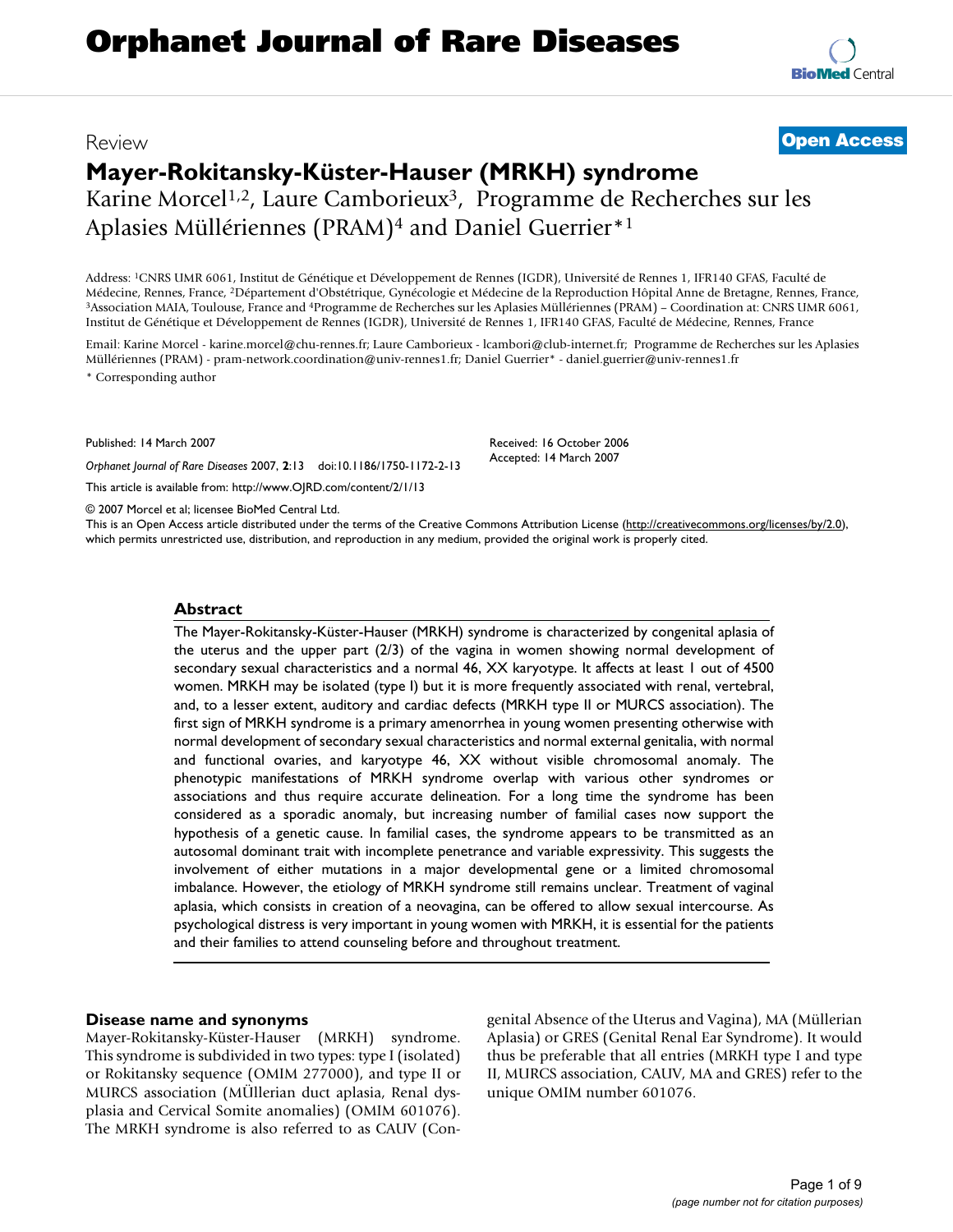# **Definition and diagnosis criteria**

The MRKH syndrome is characterized by congenital aplasia of the uterus and the upper part (2/3) of the vagina in women showing normal development of secondary sexual characteristics and a normal 46, XX karyotype.

Other associated malformations include (type II or MURCS association):

- Renal (unilateral agenesis, ectopia of kidneys or horseshoe kidney)

- Skeletal and, in particular, vertebral (Klippel-Feil anomaly; fused vertebrae, mainly cervical; scoliosis)

- Hearing defects

- More rarely, cardiac and digital anomalies (syndactyly, polydactyly)

Isolated utero-vaginal aplasia is referred to as Rokitansky sequence or to type I (isolated) MRKH syndrome. Incomplete aplasia and/or associated with other malformations, is generally referred to as MURCS association (or type II MRKH syndrome). In this case, the term GRES (Genital Renal Ear Syndrome) can also be used.

# **Epidemiology**

The incidence of MRKH syndrome has been estimated as 1 in 4500 female births [1-3]. The majority of cases appears to be sporadic [4], however family cases have also been described [1,5-7]. The mode of inheritance seems to be autosomal dominant with an incomplete degree of penetrance and variable expressivity [1,8,9], suggesting that the prevalence of the syndrome may probably be underestimated. Type I (isolated) MRKH is less frequent than MURCS association [10].

# **Clinical description**

# *Principle features of MRKH syndrome*

The first clinical signal is generally a primary amenorrhea in patients presenting with a normal female phenotype, normal 46, XX karyotype [11-14], and normal and functioning ovaries with no sign of androgen excess [15,16]. External examination reveals completed puberty with normal secondary female sexual characteristics (pubic hair and breast development are Tanner stage 5) and normal external genitalia. At the same time, the vagina is reduced to a more or less deep (2–7 cm) vaginal dimple.

Anatomic examination is however necessary to diagnose an MRKH syndrome of either type. Complete uterus aplasia in the presence of two rudimentary horns linked by a peritoneal fold and normal Fallopian tubes correspond to isolated or MRKH type I syndrome [17]. Type II MRKH is characterized by uterine symmetric or asymmetric hypoplasia, accompanied by aplasia of one of the two horns or by a size difference between the two horn rudiments, coupled with tubar malformations such as hypoplasia or aplasia of one or the two tubes [18].

Other malformations are often associated with MRKH type II syndrome and involve the upper urinary tract, the skeleton and the otologic sphere; heart malformations are more rarely reported. In this case, the acronym MURCS is generally used instead [13,19]. Cases of polycystic ovaries [20-22] and ovarian tumors [23-25] have been described in women presenting otherwise with normal 46, XX karyotypes. Moreover, aplasia or absence of Müllerian derivatives suggestive of MRKH syndrome have been described in cases of gonadal dysgenesis [26,27] or agenesis [28,29] in XY or X0 patients presenting with female phenotypes. At present, these types of ovarian pathologies are not considered to be part of the MRKH or MURCS clinical spectrum, since no single group of patients showing a random association between any of these pathologies and uterovaginal aplasia has been reported so far. However, such studies should be undertaken on large cohorts of women with MRKH, to confirm this assumption.

# *Associated malformations in MRKH syndrome type II (MURCS association)*

# *Associated upper urinary tract malformations*

Altogether, associated upper urinary tract malformations are found in about 40% of cases with MRKH syndrome [18]. Mainly, they include unilateral renal agenesis (23– 28%), ectopia of one or both kidneys (17%), renal hypoplasia (4%), horseshoe kidney and hydronephrosis [30,31]. Moreover, a case of bilateral renal agenesis (Potter sequence) associated with absence of uterus and oviducts has been reported in a medically aborted fetus [32], reinforcing the idea that Müllerian aplasia, the principle feature of MRKH syndrome, could be an extra manifestation of hereditary renal adysplasia (HRA) [8] in some cases. At present, we are investigating a family where this type of association has been found: the proband is a 46, XX fetus with no visible chromosomal anomaly; the father and his first daughter (now 5 years old) presented with isolated unilateral renal agenesis. The father's cousin, in addition, showed hemi-uterus, a feature already described in HRA [33,34]. Taking this into account, renal adysplasia seems to be either the prime characteristic of HRA where Müllerian malformations of various types are sometimes encountered or a secondary manifestation of MRKH syndrome. Although similar, these syndromes can probably be distinguished from each other when family histories are available: HRA is transmitted as a strict autosomal dominant trait [35,36], whereas MRKH shows incomplete penetrance coupled with a highly variable expressivity when described in relatives [4,9,37,38]. It is therefore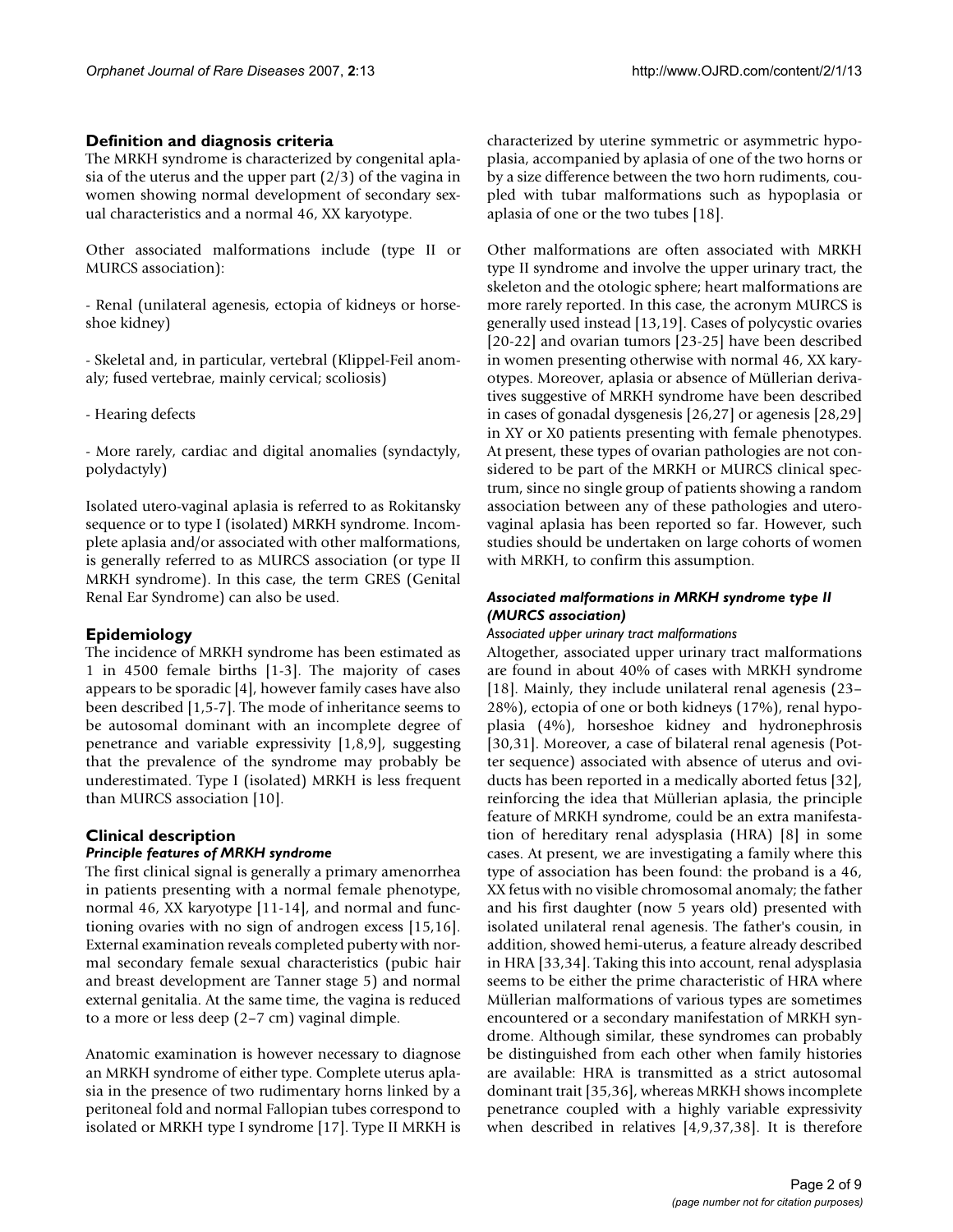noteworthy that renal evaluation is not only required when diagnosing MRKH syndrome, but is also fully justified in probands relatives.

#### *Associated skeletal abnormalities*

These anomalies mainly involve the spine (30 to 40%) [18,30,39] and, less frequently, the face and the limb extremities. Rachidial malformations encountered in MURCS association are scoliosis (20%) [30], isolated vertebral anomalies (asymmetric, fused or wedged vertebrae), Klippel-Feil association (fusion of at least two cervical segments, short neck, low hair line, restriction of neck motion) [40] and/or Sprengel's deformity [41], rib malformation or agenesis, and spina bifida [39]. Face and limb malformations are mainly brachymesophalangy [42], ectrodactyly [43], duplicated thumb [44], absent radius [45], atrio-digital dysplasia (Holt-Oram like syndrome) [46,47] and facial asymmetry [48-50].

# *Associated hearing impairment*

Auditory defects or deafness are associated with 10 to 25% of MURCS patients [41,51,52]; they often concern conductive deafness due to middle ear malformations, such as stapedial ankylosis [41], or sensorineural defects of varying severity [52]. Patients with hearing loss associated with adysplasia of the auditory meatus and/or malformed ears have also been reported [48,53].

# *Associated heart malformations*

The association of MRKH with heart malformations is less common. All reports involved lethal or severe cardiac defects evocating Holt-Oram or velocardiofacial-like syndromes requiring surgery when possible. Such reported malformations were aorto-pulmonary window [47], atrial septal defect [46] and conotruncal defects such as pulmonary valvular stenosis [54] or Tetralogy of Fallot [55].

# **Etiology**

The MRKH syndrome was initially considered to be of sporadic occurrence, suggesting the involvement of nongenetic or environmental factors [56] such as gestational diabetes [57] or thalidomide-like teratogens [1,13,30,58]. However, studies analyzing available pregnancy histories failed to identify any association with drug use, illness, or exposure to known teratogens [57,59-61]. Another explanation of the sporadic occurrence of the syndrome was the hypothesizes of a polygenic/multifactorial inheritance [4,38,56,62], characterized by a low recurrence risk for first-degree relatives. The most plausible explanation actually relies on the description of significant and increasing number of familial aggregates based on accurate delineation of the syndrome in the probands as well as in their relatives. Indeed, utero-vaginal aplasia is often found associated with other malformations, mainly renal and skeletal, these two latter being sometimes observed in

combination with the first and interestingly, occurring in more distant relatives as well as mothers of MRKH patients [1,6,8,9,63]. Utero-vaginal aplasia can thus represent only one manifestation of a variably expressed genetic defect. This latter appears to be transmitted as an autosomal dominant trait with incomplete penetrance coupled with variable expressivity of a single mutant gene, as previously hypothesized [1,8,9,64], or of a limited chromosomal imbalance undetectable in standard karyotypes.

The etiology of MRKH syndrome has remained quite unclear until now [64,65], although the spectrum of malformations encountered suggests a developmental field defect [13,19], involving organ systems which are closely related during embryogenesis. More precisely, MRKH syndrome may be attributed to an initial affection of the intermediate mesoderm, consequently leading (by the end of the fourth week of fetal life) to an alteration of the blastema of the cervicothoracic somites and the pronephric ducts [13]. These latter subsequently induce the differentiation of the mesonephroi and then the Wolffian and Müllerian ducts.

The lack of families with informative genetic histories has initially led to a candidate gene approach for determination of the underlying etiology of the syndrome based either on association with other genetic diseases or on involvement during embryogenesis. As a result, the genetic association of MRKH with galactosemia [66] or with cystic fibrosis [67] was analyzed, but neither the gene for galactose-1-phosphate uridyl transferase (*GALT*) [68] nor the gene encoding the cystic fibrosis transmembrane regulator (CFTR) chloride channel [67] showed any mutation or polymorphism associated with the disorder. Aberrant expression of anti-Müllerian hormone (AMH) or its receptor, both involved in Müllerian duct regression [69] was hypothesized as a cause of MRKH syndrome [2,70]; however, this theory was later discounted as a result of contradictory findings from a study of 32 patients [71]. Moreover, incomplete aplasia of Müllerian structures is often observed in MRKH syndrome, showing that Müllerian differentiation does take place but is incomplete.

Genes with a broad spectrum of activity during early development (such as *WT1* [72], *PAX2* [73], *HOXA7* to *HOXA13* [64,74] and *PBX1* [74]) have also been suggested as candidates, on the basis of phenotypes observed in mutant mice. However, their role in MRKH syndrome has not been subsequently demonstrated. *WNT4* is another developmental gene, belonging to the *WNT* family of genes that regulate cell and tissue growth and differentiation during embryogenesis [75]: its homozygotic inactivation in the mouse model leads to a total failure of Müllerian duct formation and numerous lethal defects at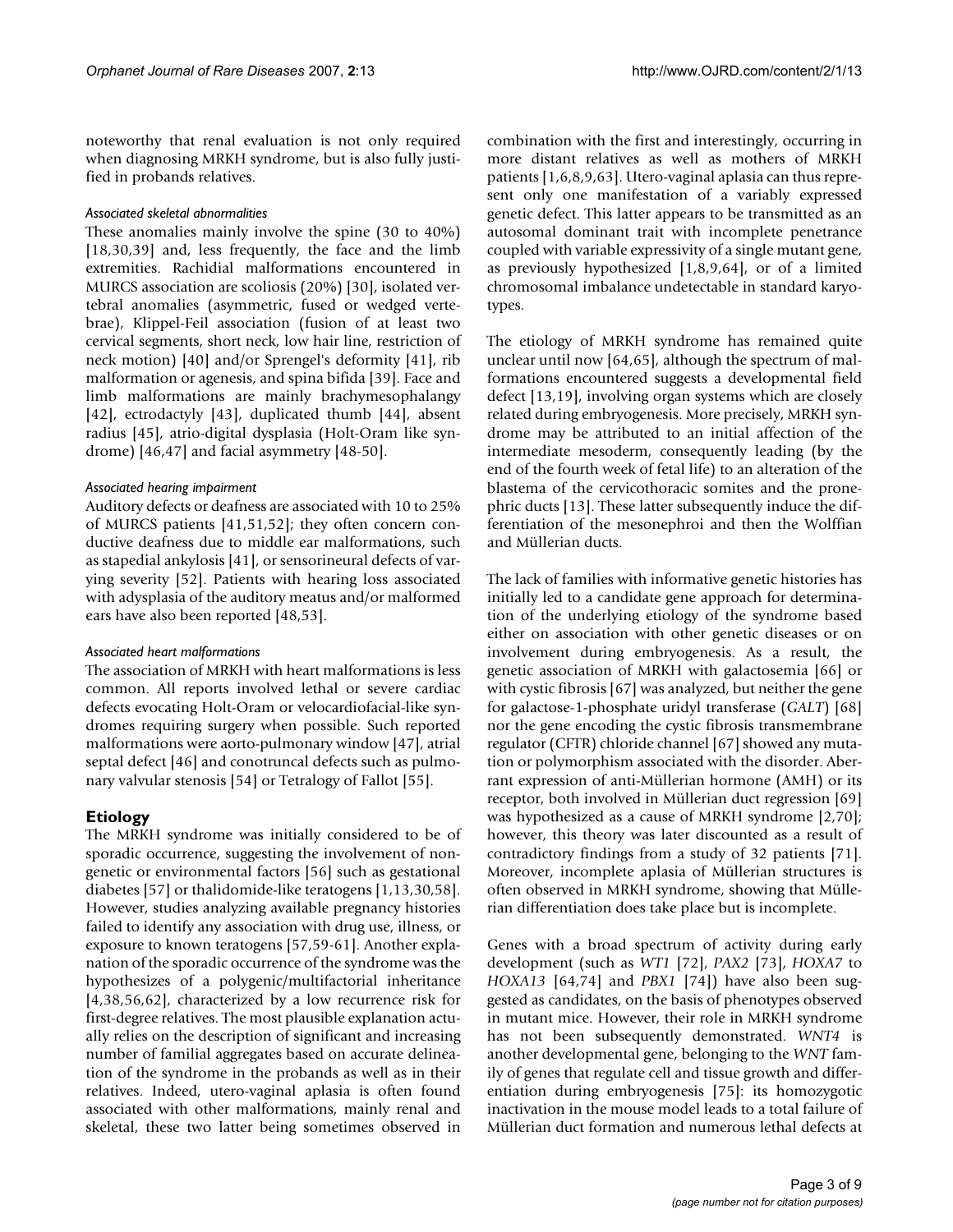birth [76]. In addition, *WNT4* is known to be critical for successful nephrogenesis [77-79]. A loss-of-function mutation in the *WNT4* gene has been recently described in an 18-year-old woman, in association with absence of Müllerian-derived structures, unilateral renal agenesis, and clinical signs of androgen excess [80]. The congenital malformations observed in this patient suggested an MRKH-like phenotype and were similar to those observed in the *Wnt4*-/-mouse [76], indicating a dominant effect [80]. In this pathological case as well as in the mouse model, it seems that loss-of-function of *WNT4* which is essential for normal ovarian differentiation [76], has led to a masculinization of the fetal gonads consequently producing androgens. The WNT4 protein is known to repress male-specific genes such as those encoding steroidogenic enzymes CYP17A1 and HSB3B2, which are essential for the synthesis of testosterone [76]. Mutated WNT4 may not be able to suppress the expression of androgen-synthesizing enzymes in ovarian cells, therefore leading to the observed hyperandrogenic phenotype [80,81]. Furthermore, WNT4 appears to be essential for the initial differentiation of the Müllerian ducts [65,76,82]. The dominant-negative mutation of *WNT4* may then produce two distinct effects, hyperandrogenism and uterine aplasia. The sequencing of the *WNT4* gene in 19 MRKH patients has confirmed that this gene is not involved in MRKH syndrome [83]. Finally, the very recent report on a second patient bearing another *WNT4* mutation has led to the conclusion that WNT4 deficiency is responsible for a clinical phenotype distinct from the classic MRKH syndrome [81]. This new syndrome due to *WNT4* mutations in XX women and characterized by absence of Müllerian ducts derivatives, hyperandrogenism and kidney optional adysplasia [80,81], is close but different from MRKH syndrome; therefore, it should be referred to as a proper name, such as "WNT4 syndrome" or "WNT4 defects" and be consequently recorded under an appropriate OMIM number. This latter could well be 277000 if amended; OMIM 601076 would then be restricted to MRKH type I and II or MURCS.

The *TCF2* gene (formerly *v-HNF1* or *HNF-1*β) was originally found associated with MODY-type diabetes [84] and with diabetes mellitus, renal cysts and other renal developmental disorders [85,86]. Interestingly, genital malformations such as bicornuate uterus [87], uterus didelphys [87] and Müllerian aplasia [88] (OMIM 158330) were occasionally found associated with renal anomalies in some familial aggregates showing mutations within the *TCF2* gene. Defects of this later gene can thus account for some rare cases of Müllerian malformations, including aplasia, making this gene one of the candidates for MRKH, but restricted to familial cases with renal and/or diabetes history. Finally the hypothesis of polygenic/multifactorial causes for MRKH syndrome has been reinforced by recent findings, in adults, of interstitial and terminal deletions involving chromosomes 22 [89] and 4 [90], respectively. However, the large number of genes included in each of these deletions has not allowed yet to precise any specific gene responsible for the syndrome. Only analysis of large cohorts of MRKH patients will certainly help to delineate new candidate genes and to establish phenotype/genotype correlations necessary for the genetic diagnosis of the syndrome.

# **Diagnostic methods**

# *Transabdominal ultrasonography*

Transabdominal ultrasonograph is a simple and noninvasive method, and must be the first investigation in evaluating patients with suspected Müllerian aplasia. This technique reveals an absence of the uterine structure between the bladder and the rectum. However, a quadrangular retro-vesical structure may be wrongly identified as a hypoplasic or juvenile uterus: this fact corresponds to the vestigial lamina located underneath the peritoneal fold, itself situated transversally to the posterior side of the bladder, where uterosacral ligaments attach. Since the vestigial lamina shows no cavity, there is no evidence of a hyperechogenic line, which normally corresponds to the uterine mucous membrane [91]. Finally, renal malformations must be systematically evaluated during this scan.

# *Magnetic resonance imaging (MRI)*

MRI is a non-invasive technique that provides a more sensitive and more specific means of diagnosis than ultrasonography. It should be performed when ultrasonographic findings are inconclusive or incomplete, since failure to clearly identify the uterus or Müllerian rudiments or ovaries does not necessarily imply their absence. MRI allows an accurate evaluation of the uterine aplasia, as well as a clear visualization of the rudimentary horns and ovaries [92,93]. The uterine aplasia is best characterized on sagittal images, while vaginal aplasia is best evidenced on transverse images [94]. Moreover, MRI can be used at the same time to search for associated renal and skeletal malformations.

# *Celioscopy*

This is an invasive technique requiring hospitalization and anesthesia. It is performed in cases of doubtful diagnosis after ultrasonography and/or MRI. Celioscopy is nowadays mainly reserved for women in whom interventional therapy is likely to be undertaken (construction of a neo-vagina: see Treatment section). It defines the precise anatomical location and abnormalities of the uterus, the possible tubar remnants, the vestigial lamina and the ovaries.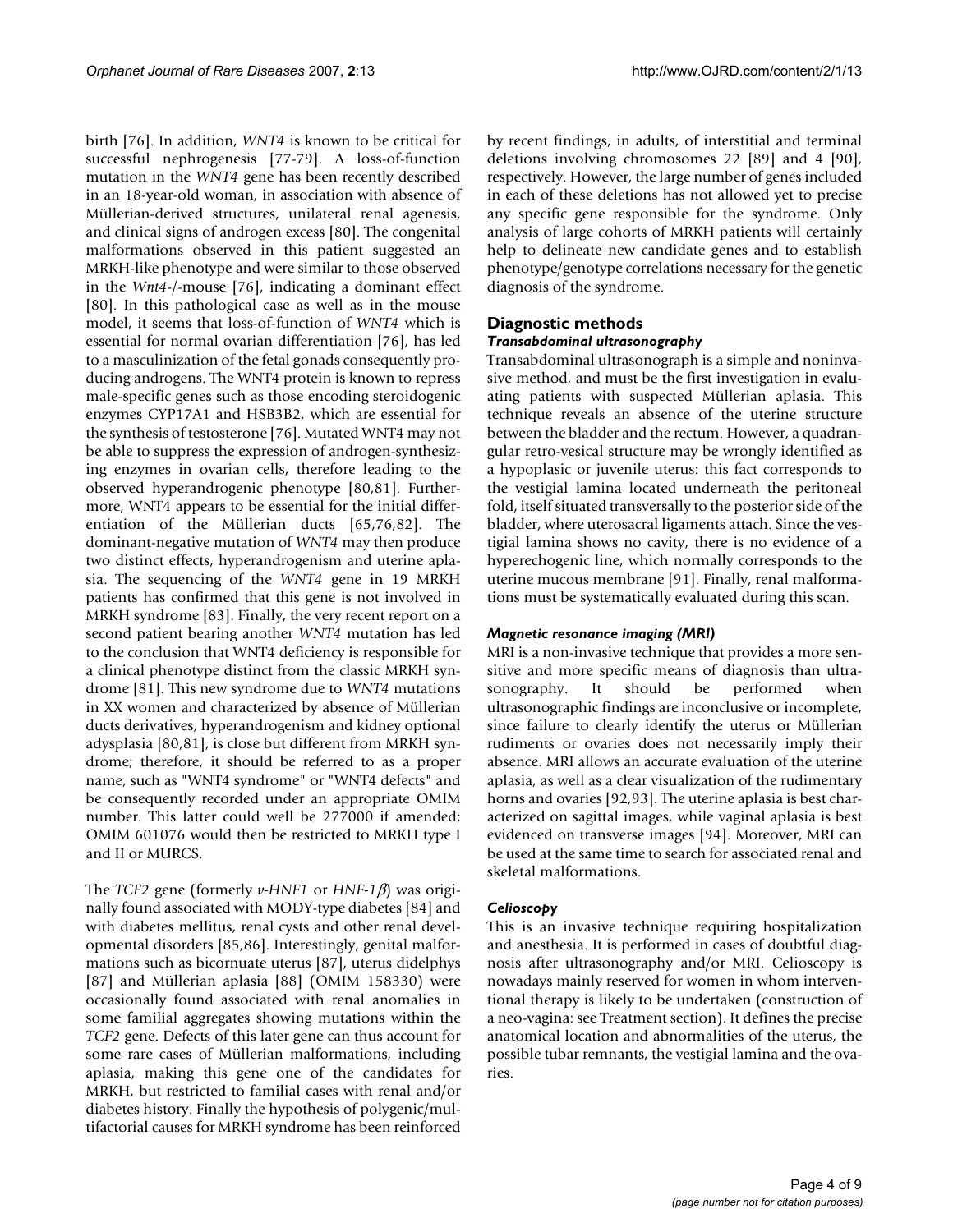# *Biological status*

The karyotype of MRKH patients is always 46, XX with no visible chromosome modification. The endocrine balance (plasmatic follicle stimulating hormone (FSH), luteinizing hormone (LH) and 17**ß**-oestradiol) is normal and provides evidence of normal and functional ovaries [15,95]. There is no external or endocrine sign of hyperandrogenism, as shown by a normal plasmatic level of testosterone, delta-4-androstenedione, 17hydroxyprogesterone and dehydroepiandrosterone.

Once MRKH syndrome is diagnosed, a full check-up must be undertaken to search for associated malformations. Since renal and skeletal abnormalities may not be symptomatic, it is necessary to perform at least transabdominal ultrasonography and spine radiography. In case of suspicion of hearing impairment and/or a cardiac anomaly, complementary audiogram and/or heart echography must also be carried out.

Moreover, when diagnosing an MRKH syndrome in a patient, it is important to consider the family history. Depending on the background, investigation of the patient's relatives may also be recommended, mainly for renal but also for skeletal malformations.

# **Differential diagnosis**

Differential diagnosis of Müllerian aplasia includes patients presenting with primary amenorrhea and with normal secondary sexual characteristics (Table 1). This should first lead to exclusion of gonadal dysgenesis. The differential diagnosis includes congenital absence of uterus and vagina (aplasia or agenesis), isolated vaginal atresia and androgen insensitivity [96,97]. Transverse vaginal septum and imperforate hymen, which can be initially misleading, are not included. Indeed, patients with these latter conditions have normal cervix and uterus, both of which are palpable on rectal examination. Ultrasonography can be used to define the Müllerian structures in infrequent cases where palpation is unrevealing.

#### *Isolated vaginal atresia*

Questioning will generally reveal pelvic pain in association with cryptomenorrhea on physical examination. Vaginal atresia is found in various syndromes, mainly Winter syndrome (characterized by renal, genital, and middle ear anomalies) (OMIM 267400) [98,99], and McKusick-Kaufman syndrome, which associates hydrometrocolpos, postaxial polydactyly and congenital heart malformation (OMIM 236700) and is due to mutations in the *MKKS* gene located on chromosome 20p12 [100]. It is noteworthy that while partial or total Müllerian aplasia found in MRKH syndrome confers irreversible sterility, vaginal atresia can be surgically corrected to permit pregnancy [99].

# *WNT4 defects*

To date, only two cases of WNT4 defects have been published [80,81]. This condition is similar but distinct from MRKH syndrome (see Etiology section) and may therefore lead to confusion. It seems quite clear that other cases will soon be reported in the literature, making it important to include this new syndrome in the differential diagnosis of MRKH/MURCS. Evidence of hyperandrogenism in women presenting with normal female phenotype should then initially direct the clinicians to suspect WNT4 as a cause.

# *Androgen insensitivity syndrome (AIS)*

AIS, also called testicular feminization syndrome (TFM), (OMIM 300068), is a male pseuhermaphroditism disorder caused by mutations in the gene for the androgen receptor [101]. AIS is an X-linked recessive disorder in which affected males have female external genitalia, female breast development, blind vagina, absent uterus and female adnexa, and abdominal or inguinal testes. Partial androgen insensitivity results in hypospadias and micropenis with gynecomastia, thus the syndrome cannot be confused with MRKH syndrome.

# *Müllerian derivative aplasia*

Müllerian derivative aplasia, which may be suggestive of MRKH syndrome, has been described in association with

**Table 1: Summary of differential diagnosis between MRKH syndrome and isolated vaginal atresia, WNT4 syndrome, and androgen insensitivity syndrome.**

|                                  | <b>MRKH/MURCS</b> | Isolated vaginal atresia | <b>WNT4</b> syndrome | <b>Androgen insensitivity</b> |
|----------------------------------|-------------------|--------------------------|----------------------|-------------------------------|
| Upper vagina                     | Absent            | Variable                 | Absent               | Absent                        |
| <b>Uterus</b>                    | Absent            | Present                  | Absent               | Absent                        |
| Gonads                           | Ovary             | Ovary                    | Masculinized ovary   | Testis                        |
| <b>Breast development</b>        | Normal            | Normal                   | Normal               | Normal                        |
| <b>Pubic-hair</b><br>development | Normal            | Normal                   | Normal               | Sparse                        |
| Hyperandrogenism                 | No                | No                       | Yes                  | No                            |
| Karyotype                        | 46, XX            | 46, XX                   | 46, XX               | 46, XY                        |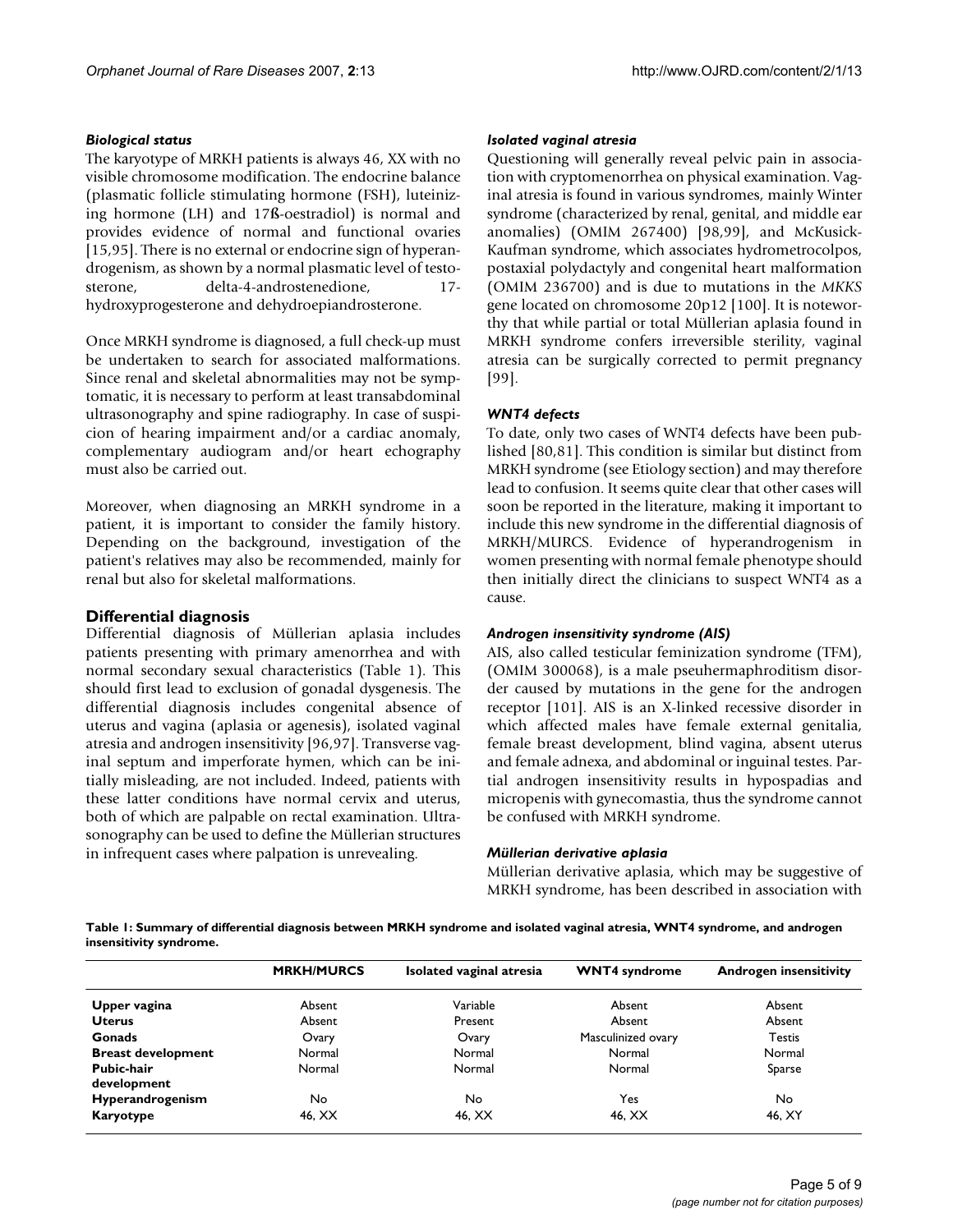gonadal dysgenesis. In this case, patients showed abnormal karyotypes, always involving the X chromosome, such as mosaicisms 45, X/46, X, dic(X) [27], 46, XX/45, X0 [102], 46, XX/47, XXX [103] or rearrangements/deletions such as 46, X, del(X)(pter-q22) [104], 46, X, i(Xq) [105] or more complex karyotypes [12]. However, MRKH syndrome does not seem to be an X-linked trait and it therefore appears that the X chromosome carries one or several genes involved in very early differentiation of at least both gonads and Müllerian ducts.

# **Management including treatment**

Young women diagnosed with MRKH syndrome suffer from extreme anxiety and very high psychological distress when they are told they have no uterus and vagina. Thus, it is recommended that the patient and family attend counseling before and throughout treatment. Group programs [106] and/or MRKH patients associations are also of great help. Indeed, psychological adjustment as well as medical attitude will be of great consequence for future decisions of creation of a neo-vagina and management of sterility [2,70,106].

# *Treatment of utero-vaginal aplasia*

Treatment consisting of creating a neovagina must be offered to patients only when they are ready to start sexual activity and also when they are emotionally mature. Treatment may be either surgical or nonsurgical, but the chosen method needs to be tailored to the individual needs, motivation of the patient and the options available [2,70,96,107]. There are two main types of procedure. The first one consists of the creation of a new cavity and can be nonsurgical or surgical. The second is vaginal replacement with a pre-existing canal lined with a mucous membrane (a segment of bowel).

# *Nonsurgical creation of a neovagina*

The most commonly used nonsurgical procedure is Franck's dilator method. It involves the application, first by the clinician and then by the patient herself, of vaginal dilators (Hegar candles), progressively increasing in length and diameter. Dilators are placed on the perineal dimple for at least 20 minutes a day. A variation of this procedure, using a bicycle stool, was described by Ingram [108]. The whole process takes between six weeks and several months, with a success rate varying from 78% [109] to 92% [110]. Complications are rare; they generally consist of urethritis, cystitis, vesico- or retro-vaginal fistula and secondary prolapse. As this nonoperative approach is noninvasive and often successful, it is recommended as a first-line therapy. However, it can be applied only when the vaginal dimple is deep enough (2–4 cm).

#### *Surgical creation of a neovagina*

A number of techniques are appropriate for the correction of vaginal agenesis and there is no consensus regarding the best option, the approach being most often based on the surgeon's experience. Three methods are currently in use:

- The Abbe-McIndoe operation: this involves the dissection of a space between the rectum and the bladder, placement of a mold covered with a skin graft into the space, and diligent postoperative vaginal dilatation. Modifications of this procedure rely on spontaneous epithelialization or on the use of different materials such as peritoneum [111], minora labia grafting, or synthetic materials [112,113].

- The Vecchietti operation is a mixture of surgical and nonsurgical methods. It has been performed frequently in Europe over the last 20 years [70]. This procedure involves the creation of a neovagina *via* dilatation with a traction device attached to the abdomen, sutures placed subperitoneally by laparotomy, and a plastic olive placed in the vaginal dimple. A laparoscopic or celioscopic modification is often preferred and leads to comparable results [114].

- Sigmoidal colpoplasty: this technique involves vaginal replacement or creation of a neovagina by grafting a 12– 18 cm long segment of sigmoid [115], providing that a single and/or left pelvic kidney does not impair the procedure. Sigmoidal colpoplasty is believed to be an efficient procedure giving excellent results, although complete adequacy for coital function often requires prolonged care and support [116].

In conclusion, nonsurgical creation of a neovagina should be the first-line approach, if suitable. When a surgical approach is chosen, the surgeon must be experienced with the procedure. Clinical follow-up and also regular intercourse take place in the mid- and long-term successful process. Above all, a careful psychological preparation of the patient before any treatment or intervention is of major importance.

Ultimately, infertility will be the most difficult aspect of the disorder for the patient to accept. Nowadays medical technologies allow, in many countries, women to appeal for *in vitro* fertilization of their own eggs and to use surrogate pregnancy [96]. However, the risk for transmission of the disease cannot be accurately evaluated, since very little is currently known about genetics of the MRKH syndrome. This strengthens the need for more research in the field.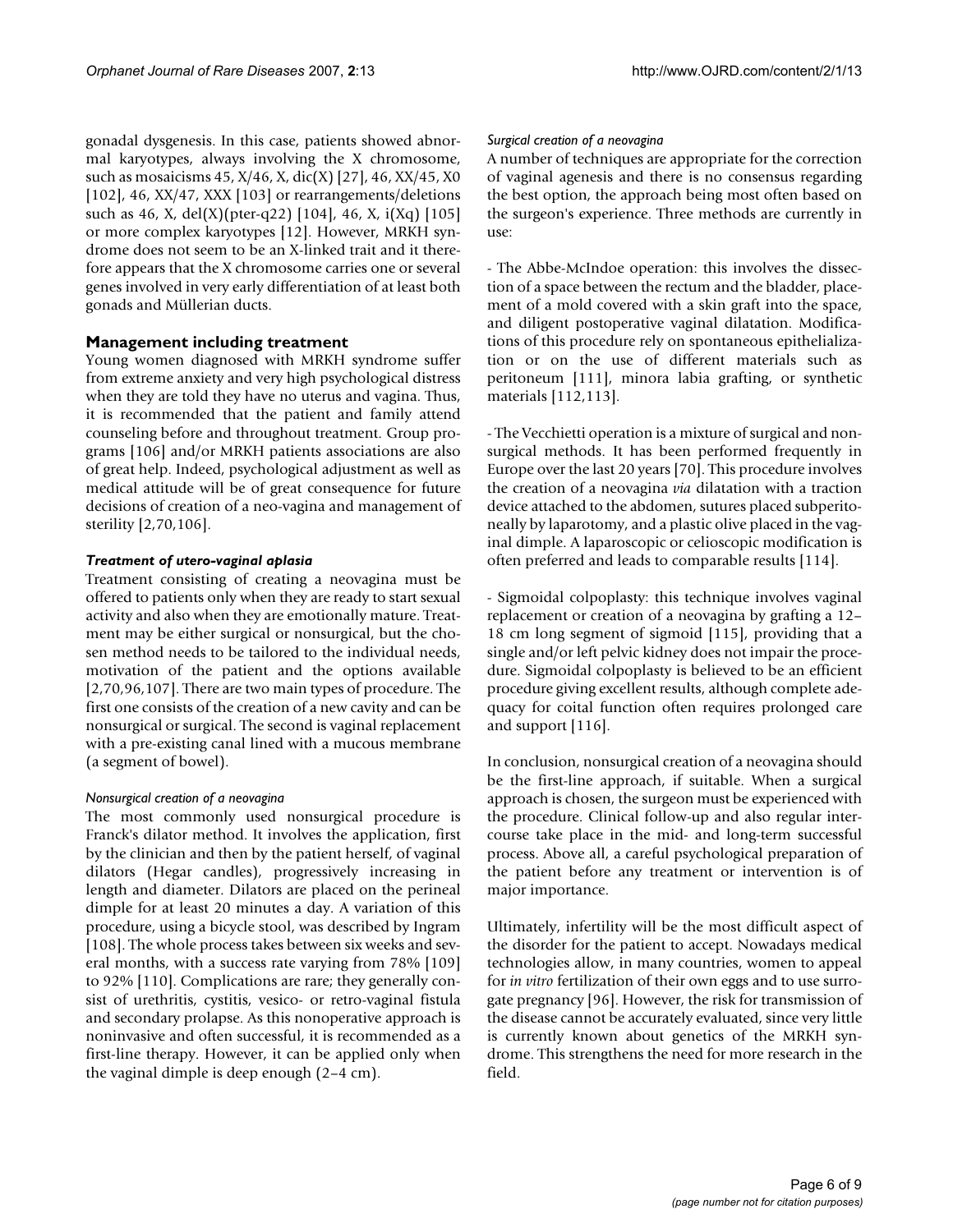#### **Unresolved questions**

Can an equivalent MRKH syndrome or MURCS manifest in the male? Striking similarities found in male patients have raised the question [117,118]. Combinations of Wolffian duct agenesis or severe hypoplasia with or without renal and/or skeletal anomalies and/or hearing impairment have been described and include congenital unilateral renal agenesis associated with ipsilateral agenesis of the vas deferens [9,119,120], primary infertility due to azoospermia associated with Klippel-Feil anomaly [117], and segmentation abnormalities of the cervicothoracic spine and hearing impairment [121,122]. Interestingly, such male cases were found in families with female patients with MRKH syndrome [9]. It is noteworthy that in azoospermic patients, the infertility seems to be attributable to uni- or bilateral defects of vas deferens development, ranging from hypoplasia [117] to agenesis [120,122] and leading to a so-called obstructive azoospermia.

Since the designation MURCS association cannot apply to males, it was suggested that the male counterpart ARCS (Azoospermia, Renal anomalies, Cervicothoracic Spine dysplasia) would be a more suitable designation for this condition in males [121,122]. The acronym GRES (Genital Renal Ear Skeletal), which applies to both sexes [10], would be even more appropriate, especially when MURCS and ARCS are found together in the same family [9].

#### **Acknowledgements**

We thank all the MRKH patients who participate in our research program and all the physicians and researchers involved in the French PRAM network (Programme de Recherches sur les Aplasies Müllériennes) in various French cities: Angers (D. Bonneau, P. Descamps), Bordeaux (D. Lacombe, C. Hocké), Créteil (C. Louis-Sylvestre, B-J. Paniel), Le Havre (V. Layet), Le Mans (T. Mouchel), Lyon (J. Attia-Sobol, P-H. Communal, G. Lesca, D. Raudrant), Marseille (A. Agostini, S. Sigaudy), Montpellier (P. Philibert, C. Sultan), Nantes (C. Lecaignec, P. Lopes), Nancy (B. Lebon-Labich, B. Leheup, A. Ranke), Paris (M. Gérard-Blanluet, R. Rouzier), Poitiers (B. Gilbert, G. Magnin), Rennes (C. Bendavid, V. David, Y. Deugnier, C. Dubourg, J-Y. Grall, C. Henry, M-C. Laurent, J. Levêque, L. Loeuillet, J. Lucas, S. Odent, D. Pape, L. Pasquier, I. Pellerin, L. Rochard, N. Soriano, T. Watrin), Toulouse (E. Bieth, C. Pienkowski).

#### MAIA website:<http://www.maia-asso.org/>

#### **References**

- 1. Griffin JE, Edwards C, Madden JD, Harrod MJ, Wilson JD: **[Congeni](http://www.ncbi.nlm.nih.gov/entrez/query.fcgi?cmd=Retrieve&db=PubMed&dopt=Abstract&list_uids=782313)[tal absence of the vagina. The Mayer-Rokitansky-Kuster-](http://www.ncbi.nlm.nih.gov/entrez/query.fcgi?cmd=Retrieve&db=PubMed&dopt=Abstract&list_uids=782313)[Hauser syndrome.](http://www.ncbi.nlm.nih.gov/entrez/query.fcgi?cmd=Retrieve&db=PubMed&dopt=Abstract&list_uids=782313)** *Ann Intern Med* 1976, **85:**224-236.
- 2. Folch M, Pigem I, Konje JC: **[Mullerian agenesis: etiology, diagno](http://www.ncbi.nlm.nih.gov/entrez/query.fcgi?cmd=Retrieve&db=PubMed&dopt=Abstract&list_uids=11023205)[sis, and management.](http://www.ncbi.nlm.nih.gov/entrez/query.fcgi?cmd=Retrieve&db=PubMed&dopt=Abstract&list_uids=11023205)** *Obstet Gynecol Surv* 2000, **55:**644-649.
- 3. Varner RE, Younger JB, Blackwell RE: **[Mullerian dysgenesis.](http://www.ncbi.nlm.nih.gov/entrez/query.fcgi?cmd=Retrieve&db=PubMed&dopt=Abstract&list_uids=4020785)** *J Reprod Med* 1985, **30:**443-450.
- 4. Carson SA, Simpson JL, Malinak LR, Elias S, Gerbie AB, Buttram VC Jr., Sarto GE: **[Heritable aspects of uterine anomalies. II.](http://www.ncbi.nlm.nih.gov/entrez/query.fcgi?cmd=Retrieve&db=PubMed&dopt=Abstract&list_uids=6862043) [Genetic analysis of Mullerian aplasia.](http://www.ncbi.nlm.nih.gov/entrez/query.fcgi?cmd=Retrieve&db=PubMed&dopt=Abstract&list_uids=6862043)** *Fertil Steril* 1983, **40:**86-90.
- 5. Jones HW Jr., Mermut S: **[Familial occurrence of congenital](http://www.ncbi.nlm.nih.gov/entrez/query.fcgi?cmd=Retrieve&db=PubMed&dopt=Abstract&list_uids=4635205) [absence of the vagina.](http://www.ncbi.nlm.nih.gov/entrez/query.fcgi?cmd=Retrieve&db=PubMed&dopt=Abstract&list_uids=4635205)** *Am J Obstet Gynecol* 1972, **114:**1100-1101.
- 6. Evans TN, Poland ML, Boving RL: **[Vaginal malformations.](http://www.ncbi.nlm.nih.gov/entrez/query.fcgi?cmd=Retrieve&db=PubMed&dopt=Abstract&list_uids=7032301)** *Am J Obstet Gynecol* 1981, **141:**910-920.
- 7. Tiker F, Yildirim SV, Barutcu O, Bagis T: **[Familial mullerian agen](http://www.ncbi.nlm.nih.gov/entrez/query.fcgi?cmd=Retrieve&db=PubMed&dopt=Abstract&list_uids=11196751)[esis.](http://www.ncbi.nlm.nih.gov/entrez/query.fcgi?cmd=Retrieve&db=PubMed&dopt=Abstract&list_uids=11196751)** *Turk J Pediatr* 2000, **42:**322-324.
- 8. Opitz JM: **[Vaginal atresia \(von Mayer-Rokitansky-Kuster or](http://www.ncbi.nlm.nih.gov/entrez/query.fcgi?cmd=Retrieve&db=PubMed&dopt=Abstract&list_uids=3591829) [MRK anomaly\) in hereditary renal adysplasia \(HRA\).](http://www.ncbi.nlm.nih.gov/entrez/query.fcgi?cmd=Retrieve&db=PubMed&dopt=Abstract&list_uids=3591829)** *Am J Med Genet* 1987, **26:**873-876.
- 9. Pavanello Rde C, Eigier A, Otto PA: **[Relationship between Mayer-](http://www.ncbi.nlm.nih.gov/entrez/query.fcgi?cmd=Retrieve&db=PubMed&dopt=Abstract&list_uids=3400728)[Rokitansky-Kuster \(MRK\) anomaly and hereditary renal](http://www.ncbi.nlm.nih.gov/entrez/query.fcgi?cmd=Retrieve&db=PubMed&dopt=Abstract&list_uids=3400728) [adysplasia \(HRA\).](http://www.ncbi.nlm.nih.gov/entrez/query.fcgi?cmd=Retrieve&db=PubMed&dopt=Abstract&list_uids=3400728)** *Am J Med Genet* 1988, **29:**845-849.
- 10. Strubbe EH, Cremers CW, Willemsen WN, Rolland R, Thijn CJ: **[The](http://www.ncbi.nlm.nih.gov/entrez/query.fcgi?cmd=Retrieve&db=PubMed&dopt=Abstract&list_uids=7981853) [Mayer-Rokitansky-Kuster-Hauser \(MRKH\) syndrome with](http://www.ncbi.nlm.nih.gov/entrez/query.fcgi?cmd=Retrieve&db=PubMed&dopt=Abstract&list_uids=7981853)[out and with associated features: two separate entities?](http://www.ncbi.nlm.nih.gov/entrez/query.fcgi?cmd=Retrieve&db=PubMed&dopt=Abstract&list_uids=7981853)** *Clin Dysmorphol* 1994, **3:**192-199.
- 11. Azoury RS, Jones HW Jr.: **[Cytogenetic findings in patients with](http://www.ncbi.nlm.nih.gov/entrez/query.fcgi?cmd=Retrieve&db=PubMed&dopt=Abstract&list_uids=5900654) [congenital absence of the vagina.](http://www.ncbi.nlm.nih.gov/entrez/query.fcgi?cmd=Retrieve&db=PubMed&dopt=Abstract&list_uids=5900654)** *Am J Obstet Gynecol* 1966, **94:**178-180.
- 12. Sarto GE: **[Cytogenetics of fifty patients with primary amenor](http://www.ncbi.nlm.nih.gov/entrez/query.fcgi?cmd=Retrieve&db=PubMed&dopt=Abstract&list_uids=4820908)[rhea.](http://www.ncbi.nlm.nih.gov/entrez/query.fcgi?cmd=Retrieve&db=PubMed&dopt=Abstract&list_uids=4820908)** *Am J Obstet Gynecol* 1974, **119:**14-23.
- 13. Duncan PA, Shapiro LR, Stangel JJ, Klein RM, Addonizio JC: **[The](http://www.ncbi.nlm.nih.gov/entrez/query.fcgi?cmd=Retrieve&db=PubMed&dopt=Abstract&list_uids=469663) [MURCS association: Mullerian duct aplasia, renal aplasia,](http://www.ncbi.nlm.nih.gov/entrez/query.fcgi?cmd=Retrieve&db=PubMed&dopt=Abstract&list_uids=469663) [and cervicothoracic somite dysplasia.](http://www.ncbi.nlm.nih.gov/entrez/query.fcgi?cmd=Retrieve&db=PubMed&dopt=Abstract&list_uids=469663)** *J Pediatr* 1979, **95:**399-402.
- 14. Leduc B, van Campenhout J, Simard R: **[Congenital absence of the](http://www.ncbi.nlm.nih.gov/entrez/query.fcgi?cmd=Retrieve&db=PubMed&dopt=Abstract&list_uids=4865978) [vagina. Observations on 25 cases.](http://www.ncbi.nlm.nih.gov/entrez/query.fcgi?cmd=Retrieve&db=PubMed&dopt=Abstract&list_uids=4865978)** *Am J Obstet Gynecol* 1968, **100:**512-520.
- 15. Fraser IS, Baird DT, Hobson BM, Michie EA, Hunter W: **[Cyclical](http://www.ncbi.nlm.nih.gov/entrez/query.fcgi?cmd=Retrieve&db=PubMed&dopt=Abstract&list_uids=4686370) [ovarian function in women with congenital absence of the](http://www.ncbi.nlm.nih.gov/entrez/query.fcgi?cmd=Retrieve&db=PubMed&dopt=Abstract&list_uids=4686370) [uterus and vagina.](http://www.ncbi.nlm.nih.gov/entrez/query.fcgi?cmd=Retrieve&db=PubMed&dopt=Abstract&list_uids=4686370)** *J Clin Endocrinol Metab* 1973, **36:**634-637.
- 16. Shane JM, Wilson EA, Schiff I, Naftolin F: **[A preliminary report on](http://www.ncbi.nlm.nih.gov/entrez/query.fcgi?cmd=Retrieve&db=PubMed&dopt=Abstract&list_uids=319667) [gonadotropin responsivity in the Rokitansky-Kuster-Hauser](http://www.ncbi.nlm.nih.gov/entrez/query.fcgi?cmd=Retrieve&db=PubMed&dopt=Abstract&list_uids=319667) [syndrome \(congenitally absent uterus\).](http://www.ncbi.nlm.nih.gov/entrez/query.fcgi?cmd=Retrieve&db=PubMed&dopt=Abstract&list_uids=319667)** *Am J Obstet Gynecol* 1977, **127:**326-327.
- 17. Jones KL: **Rokitansky sequence.** In *Smith's recognizable patterns of human malformations (Fourth ed)* Edited by: Saunders WB. Philadelphia, ; 1988:570-571.
- 18. Strubbe EH, Willemsen WN, Lemmens JA, Thijn CJ, Rolland R: **Mayer-Rokitansky-Kuster-Hauser syndrome: distinction between two forms based on excretory urographic, sonographic, and laparoscopic findings.** *Am J Roentgenol* 1993, **160:**331-334.
- 19. Braun-Quentin C, Billes C, Bowing B, Kotzot D: **[MURCS associa](http://www.ncbi.nlm.nih.gov/entrez/query.fcgi?cmd=Retrieve&db=PubMed&dopt=Abstract&list_uids=8818954)[tion: case report and review.](http://www.ncbi.nlm.nih.gov/entrez/query.fcgi?cmd=Retrieve&db=PubMed&dopt=Abstract&list_uids=8818954)** *J Med Genet* 1996, **33:**618-620.
- 20. Ugur M, Karakaya S, Zorlu G, Arslan S, Gulerman C, Kukner S, Gokmen O: **[Polycystic ovaries in association with mullerian](http://www.ncbi.nlm.nih.gov/entrez/query.fcgi?cmd=Retrieve&db=PubMed&dopt=Abstract&list_uids=7493710) [anomalies.](http://www.ncbi.nlm.nih.gov/entrez/query.fcgi?cmd=Retrieve&db=PubMed&dopt=Abstract&list_uids=7493710)** *Eur J Obstet Gynecol Reprod Biol* 1995, **62:**57-59.
- 21. Appelman Z, Hazan Y, Hagay Z: **[High prevalence of mullerian](http://www.ncbi.nlm.nih.gov/entrez/query.fcgi?cmd=Retrieve&db=PubMed&dopt=Abstract&list_uids=12815910) [anomalies diagnosed by ultrasound in women with polycystic](http://www.ncbi.nlm.nih.gov/entrez/query.fcgi?cmd=Retrieve&db=PubMed&dopt=Abstract&list_uids=12815910) [ovaries.](http://www.ncbi.nlm.nih.gov/entrez/query.fcgi?cmd=Retrieve&db=PubMed&dopt=Abstract&list_uids=12815910)** *J Reprod Med* 2003, **48:**362-364.
- 22. Raybaud C, Richard O, Arzim M, David M: **[\[Mayer-Rokitansky-](http://www.ncbi.nlm.nih.gov/entrez/query.fcgi?cmd=Retrieve&db=PubMed&dopt=Abstract&list_uids=11760672)[Kuster-Hauser syndrome: associated pathologies\].](http://www.ncbi.nlm.nih.gov/entrez/query.fcgi?cmd=Retrieve&db=PubMed&dopt=Abstract&list_uids=11760672)** *Arch Pediatr* 2001, **8:**1209-1213.
- 23. Ghirardini G, Magnani A: **[Mayer-Rokitansky-Kuster-Hauser syn](http://www.ncbi.nlm.nih.gov/entrez/query.fcgi?cmd=Retrieve&db=PubMed&dopt=Abstract&list_uids=7554266)[drome and ovarian cancer. Report of a case.](http://www.ncbi.nlm.nih.gov/entrez/query.fcgi?cmd=Retrieve&db=PubMed&dopt=Abstract&list_uids=7554266)** *Clin Exp Obstet Gynecol* 1995, **22:**247-248.
- 24. Rodriguez E, Pombo F, Alvarez C, Arnal F: **[Tumor in ectopic](http://www.ncbi.nlm.nih.gov/entrez/query.fcgi?cmd=Retrieve&db=PubMed&dopt=Abstract&list_uids=9754113) [omental ovary in Mayer-Rokitansky-Kuster-Hauser syn](http://www.ncbi.nlm.nih.gov/entrez/query.fcgi?cmd=Retrieve&db=PubMed&dopt=Abstract&list_uids=9754113)[drome: CT findings.](http://www.ncbi.nlm.nih.gov/entrez/query.fcgi?cmd=Retrieve&db=PubMed&dopt=Abstract&list_uids=9754113)** *J Comput Assist Tomogr* 1998, **22:**758-759.
- 25. Tsaur GT, Lee MH, Su SL, Wu MJ, Huang TW: **[Mayer-Rokitansky-](http://www.ncbi.nlm.nih.gov/entrez/query.fcgi?cmd=Retrieve&db=PubMed&dopt=Abstract&list_uids=7705686)[Kuster-Hauser syndrome with immature teratoma of the](http://www.ncbi.nlm.nih.gov/entrez/query.fcgi?cmd=Retrieve&db=PubMed&dopt=Abstract&list_uids=7705686) [ovary at age 4 years.](http://www.ncbi.nlm.nih.gov/entrez/query.fcgi?cmd=Retrieve&db=PubMed&dopt=Abstract&list_uids=7705686)** *Gynecol Oncol* 1995, **56:**456-459.
- 26. Marrakchi A, Belhaj L, Boussouf H, Chraibi A, Kadiri A: **[\[Pure](http://www.ncbi.nlm.nih.gov/entrez/query.fcgi?cmd=Retrieve&db=PubMed&dopt=Abstract&list_uids=16357819) [gonadal dysgenesis XX and XY: observations in fifteen](http://www.ncbi.nlm.nih.gov/entrez/query.fcgi?cmd=Retrieve&db=PubMed&dopt=Abstract&list_uids=16357819) [patients\].](http://www.ncbi.nlm.nih.gov/entrez/query.fcgi?cmd=Retrieve&db=PubMed&dopt=Abstract&list_uids=16357819)** *Ann Endocrinol (Paris)* 2005, **66:**553-556.
- Guitron-Cantu A, Lopez-Vera E, Forsbach-Sanchez G, Leal-Garza CH, Cortes-Gutierrez EI, Gonzalez-Pico I: **[Gonadal dysgenesis](http://www.ncbi.nlm.nih.gov/entrez/query.fcgi?cmd=Retrieve&db=PubMed&dopt=Abstract&list_uids=10554753) [and Rokitansky syndrome. A case report.](http://www.ncbi.nlm.nih.gov/entrez/query.fcgi?cmd=Retrieve&db=PubMed&dopt=Abstract&list_uids=10554753)** *J Reprod Med* 1999, **44:**891-893.
- 28. Kaya H, Sezik M, Ozkaya O, Kose SA: **[Mayer-Rokitansky-Kuster-](http://www.ncbi.nlm.nih.gov/entrez/query.fcgi?cmd=Retrieve&db=PubMed&dopt=Abstract&list_uids=14686026)[Hauser syndrome associated with unilateral gonadal agene](http://www.ncbi.nlm.nih.gov/entrez/query.fcgi?cmd=Retrieve&db=PubMed&dopt=Abstract&list_uids=14686026)[sis. A case report.](http://www.ncbi.nlm.nih.gov/entrez/query.fcgi?cmd=Retrieve&db=PubMed&dopt=Abstract&list_uids=14686026)** *J Reprod Med* 2003, **48:**902-904.
- 29. Gorgojo JJ, Almodovar F, Lopez E, Donnay S: **[Gonadal agenesis](http://www.ncbi.nlm.nih.gov/entrez/query.fcgi?cmd=Retrieve&db=PubMed&dopt=Abstract&list_uids=11779614) [46,XX associated with the atypical form of Rokitansky syn](http://www.ncbi.nlm.nih.gov/entrez/query.fcgi?cmd=Retrieve&db=PubMed&dopt=Abstract&list_uids=11779614)[drome.](http://www.ncbi.nlm.nih.gov/entrez/query.fcgi?cmd=Retrieve&db=PubMed&dopt=Abstract&list_uids=11779614)** *Fertil Steril* 2002, **77:**185-187.
- Pittock ST, Babovic-Vuksanovic D, Lteif A: [Mayer-Rokitansky-](http://www.ncbi.nlm.nih.gov/entrez/query.fcgi?cmd=Retrieve&db=PubMed&dopt=Abstract&list_uids=15887261)**[Kuster-Hauser anomaly and its associated malformations.](http://www.ncbi.nlm.nih.gov/entrez/query.fcgi?cmd=Retrieve&db=PubMed&dopt=Abstract&list_uids=15887261)** *Am J Med Genet A* 2005, **135:**314-316.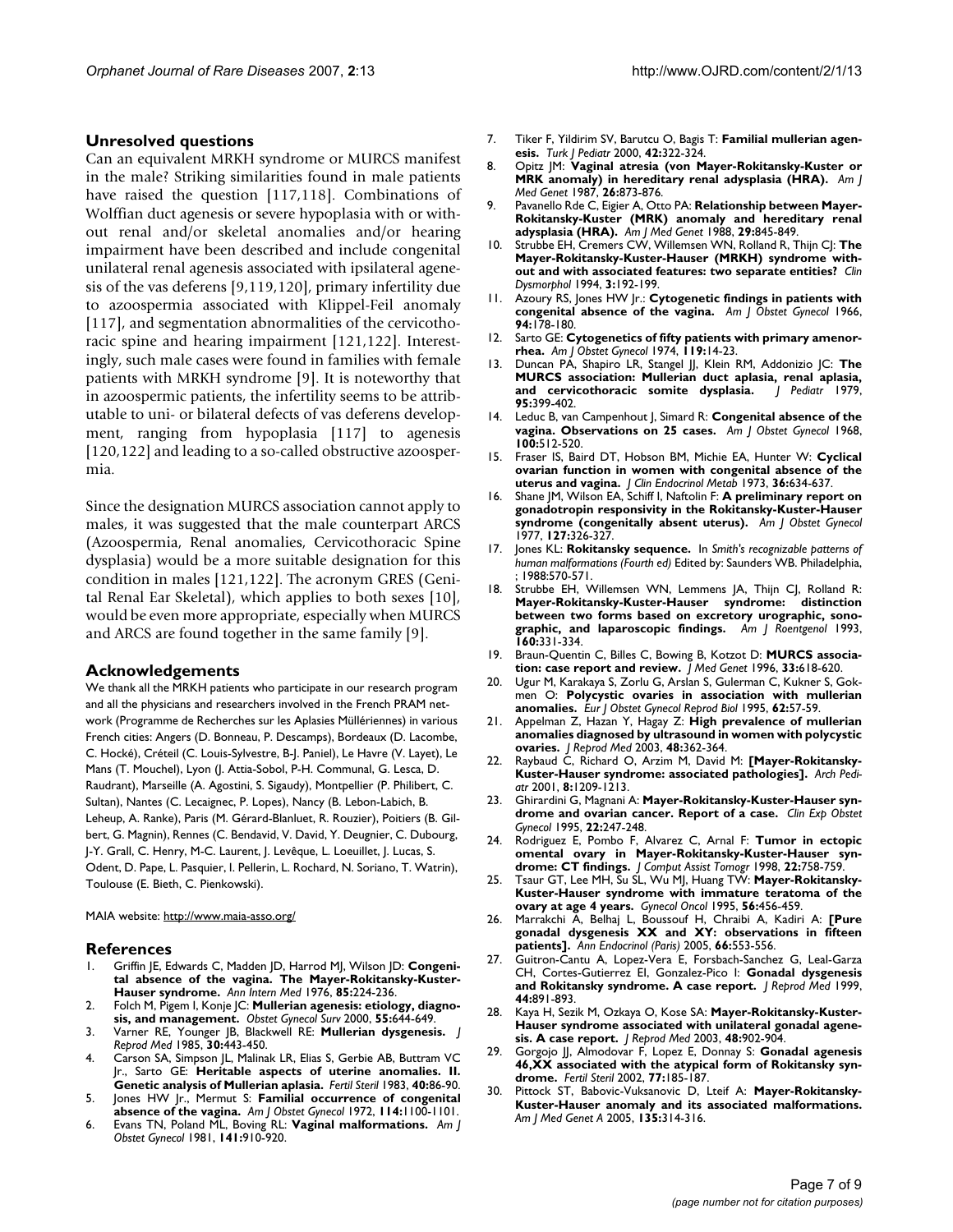- 31. Oppelt P, S PR, Kellermann A, Brucker S, G AH, K SL, P LS, Strick R, Wallwiener D, M WB: **Clinical aspects of Mayer-Rokitansky-Kuester-Hauser syndrome: recommendations for clinical diagnosis and staging.** *Hum Reprod* 2005.
- 32. Devriendt K, Moerman P, Van Schoubroeck D, Vandenberghe K, Fryns JP: **[Chromosome 22q11 deletion presenting as the Pot](http://www.ncbi.nlm.nih.gov/entrez/query.fcgi?cmd=Retrieve&db=PubMed&dopt=Abstract&list_uids=9152843)[ter sequence.](http://www.ncbi.nlm.nih.gov/entrez/query.fcgi?cmd=Retrieve&db=PubMed&dopt=Abstract&list_uids=9152843)** *J Med Genet* 1997, **34:**423-425.
- 33. Biedel CW, Pagon RA, Zapata JO: **[Mullerian anomalies and renal](http://www.ncbi.nlm.nih.gov/entrez/query.fcgi?cmd=Retrieve&db=PubMed&dopt=Abstract&list_uids=6726517) [agenesis: autosomal dominant urogenital adysplasia.](http://www.ncbi.nlm.nih.gov/entrez/query.fcgi?cmd=Retrieve&db=PubMed&dopt=Abstract&list_uids=6726517)** *J Pediatr* 1984, **104:**861-864.
- 34. Schimke RN, King CR: **[Hereditary urogenital adysplasia.](http://www.ncbi.nlm.nih.gov/entrez/query.fcgi?cmd=Retrieve&db=PubMed&dopt=Abstract&list_uids=7449179)** *Clin Genet* 1980, **18:**417-420.
- 35. McPherson E, Carey J, Kramer A, Hall JG, Pauli RM, Schimke RN, Tasin MH: **[Dominantly inherited renal adysplasia.](http://www.ncbi.nlm.nih.gov/entrez/query.fcgi?cmd=Retrieve&db=PubMed&dopt=Abstract&list_uids=3591828)** *Am J Med Genet* 1987, **26:**863-872.
- 36. Doray B, Gasser B, Reinartz I, Stoll C: **[Hereditary renal adysplasia](http://www.ncbi.nlm.nih.gov/entrez/query.fcgi?cmd=Retrieve&db=PubMed&dopt=Abstract&list_uids=10546096) [in a three generations family.](http://www.ncbi.nlm.nih.gov/entrez/query.fcgi?cmd=Retrieve&db=PubMed&dopt=Abstract&list_uids=10546096)** *Genet Couns* 1999, **10:**251-257.
- 37. Basile C, De Michele V: **[Renal abnormalities in Mayer-Rokitan](http://www.ncbi.nlm.nih.gov/entrez/query.fcgi?cmd=Retrieve&db=PubMed&dopt=Abstract&list_uids=11506258)[ski-Kuster-Hauser syndrome.](http://www.ncbi.nlm.nih.gov/entrez/query.fcgi?cmd=Retrieve&db=PubMed&dopt=Abstract&list_uids=11506258)** *J Nephrol* 2001, **14:**316-318.
- 38. Petrozza JC, Gray MR, Davis AJ, Reindollar RH: **[Congenital](http://www.ncbi.nlm.nih.gov/entrez/query.fcgi?cmd=Retrieve&db=PubMed&dopt=Abstract&list_uids=9022619) [absence of the uterus and vagina is not commonly transmit](http://www.ncbi.nlm.nih.gov/entrez/query.fcgi?cmd=Retrieve&db=PubMed&dopt=Abstract&list_uids=9022619)ted as a dominant genetic trait: outcomes of surrogate preg[nancies.](http://www.ncbi.nlm.nih.gov/entrez/query.fcgi?cmd=Retrieve&db=PubMed&dopt=Abstract&list_uids=9022619)** *Fertil Steril* 1997, **67:**387-389.
- 39. Strubbe EH, Lemmens JA, Thijn CJ, Willemsen WN, van Toor BS: **[Spinal abnormalities and the atypical form of the Mayer-](http://www.ncbi.nlm.nih.gov/entrez/query.fcgi?cmd=Retrieve&db=PubMed&dopt=Abstract&list_uids=1294137)[Rokitansky-Kuster-Hauser syndrome.](http://www.ncbi.nlm.nih.gov/entrez/query.fcgi?cmd=Retrieve&db=PubMed&dopt=Abstract&list_uids=1294137)** *Skeletal Radiol* 1992, **21:**459-462.
- 40. Baird PA, Lowry RB: **[Absent vagina and the Klippel-Feil anom](http://www.ncbi.nlm.nih.gov/entrez/query.fcgi?cmd=Retrieve&db=PubMed&dopt=Abstract&list_uids=4809416)[aly.](http://www.ncbi.nlm.nih.gov/entrez/query.fcgi?cmd=Retrieve&db=PubMed&dopt=Abstract&list_uids=4809416)** *Am J Obstet Gynecol* 1974, **118:**290-291.
- 41. Cremers CW, Strubbe EH, Willemsen WN: **[Stapedial ankylosis in](http://www.ncbi.nlm.nih.gov/entrez/query.fcgi?cmd=Retrieve&db=PubMed&dopt=Abstract&list_uids=7598861) [the Mayer-Rokitansky-Kuster-Hauser syndrome.](http://www.ncbi.nlm.nih.gov/entrez/query.fcgi?cmd=Retrieve&db=PubMed&dopt=Abstract&list_uids=7598861)** *Arch Otolaryngol Head Neck Surg* 1995, **121:**800-803.
- 42. Strubbe EH, Thijn CJ, Willemsen WN, Lappohn R: **[Evaluation of](http://www.ncbi.nlm.nih.gov/entrez/query.fcgi?cmd=Retrieve&db=PubMed&dopt=Abstract&list_uids=3589740) [radiographic abnormalities of the hand in patients with the](http://www.ncbi.nlm.nih.gov/entrez/query.fcgi?cmd=Retrieve&db=PubMed&dopt=Abstract&list_uids=3589740) [Mayer-Rokitansky-Kuster-Hauser syndrome.](http://www.ncbi.nlm.nih.gov/entrez/query.fcgi?cmd=Retrieve&db=PubMed&dopt=Abstract&list_uids=3589740)** *Skeletal Radiol* 1987, **16:**227-231.
- 43. Massafra C, Bartolozzi M, Bartolozzi P, Scillone L: **[Rokitansky-](http://www.ncbi.nlm.nih.gov/entrez/query.fcgi?cmd=Retrieve&db=PubMed&dopt=Abstract&list_uids=3239389)[Kuster-Hauser syndrome with ectrodactyly.](http://www.ncbi.nlm.nih.gov/entrez/query.fcgi?cmd=Retrieve&db=PubMed&dopt=Abstract&list_uids=3239389)** *Acta Obstet Gynecol Scand* 1988, **67:**557-560.
- 44. Lopez AG, Fryns JP, Devriendt K: **[MURCS association with dupli](http://www.ncbi.nlm.nih.gov/entrez/query.fcgi?cmd=Retrieve&db=PubMed&dopt=Abstract&list_uids=12030898)[cated thumb.](http://www.ncbi.nlm.nih.gov/entrez/query.fcgi?cmd=Retrieve&db=PubMed&dopt=Abstract&list_uids=12030898)** *Clin Genet* 2002, **61:**308-309.
- 45. Behera M, Couchman G, Walmer D, Price TM: **[Mullerian agenesis](http://www.ncbi.nlm.nih.gov/entrez/query.fcgi?cmd=Retrieve&db=PubMed&dopt=Abstract&list_uids=15995562) [and thrombocytopenia absent radius syndrome: a case](http://www.ncbi.nlm.nih.gov/entrez/query.fcgi?cmd=Retrieve&db=PubMed&dopt=Abstract&list_uids=15995562) report and review of syndromes associated with Mullerian [agenesis.](http://www.ncbi.nlm.nih.gov/entrez/query.fcgi?cmd=Retrieve&db=PubMed&dopt=Abstract&list_uids=15995562)** *Obstet Gynecol Surv* 2005, **60:**453-461.
- 46. Fakih MH, Williamson HO, Seymour EQ, Pai S: **[Concurrence of the](http://www.ncbi.nlm.nih.gov/entrez/query.fcgi?cmd=Retrieve&db=PubMed&dopt=Abstract&list_uids=3625620) [Holt-Oram syndrome and the Rokitansky-Kuster-Hauser](http://www.ncbi.nlm.nih.gov/entrez/query.fcgi?cmd=Retrieve&db=PubMed&dopt=Abstract&list_uids=3625620) [syndrome. A case report.](http://www.ncbi.nlm.nih.gov/entrez/query.fcgi?cmd=Retrieve&db=PubMed&dopt=Abstract&list_uids=3625620)** *J Reprod Med* 1987, **32:**549-550.
- 47. Ulrich U, Schrickel J, Dorn C, Richter O, Lewalter T, Luderitz B, Rhiem K: **[Mayer-von Rokitansky-Kuster-Hauser syndrome in](http://www.ncbi.nlm.nih.gov/entrez/query.fcgi?cmd=Retrieve&db=PubMed&dopt=Abstract&list_uids=15070885) [association with a hitherto undescribed variant of the Holt-](http://www.ncbi.nlm.nih.gov/entrez/query.fcgi?cmd=Retrieve&db=PubMed&dopt=Abstract&list_uids=15070885)[Oram syndrome with an aorto-pulmonary window.](http://www.ncbi.nlm.nih.gov/entrez/query.fcgi?cmd=Retrieve&db=PubMed&dopt=Abstract&list_uids=15070885)** *Hum Reprod* 2004, **19:**1201-1203.
- 48. Wulfsberg EA, Grigbsy TM: **[Rokitansky sequence in association](http://www.ncbi.nlm.nih.gov/entrez/query.fcgi?cmd=Retrieve&db=PubMed&dopt=Abstract&list_uids=2240024) [with the facio-auriculo-vertebral sequence: part of a meso](http://www.ncbi.nlm.nih.gov/entrez/query.fcgi?cmd=Retrieve&db=PubMed&dopt=Abstract&list_uids=2240024)[dermal malformation spectrum?](http://www.ncbi.nlm.nih.gov/entrez/query.fcgi?cmd=Retrieve&db=PubMed&dopt=Abstract&list_uids=2240024)** *Am J Med Genet* 1990, **37:**100-102.
- 49. van Bever Y, van den Ende JJ, Richieri-Costa A: **[Oculo-auriculo-ver](http://www.ncbi.nlm.nih.gov/entrez/query.fcgi?cmd=Retrieve&db=PubMed&dopt=Abstract&list_uids=1481833)[tebral complex and uncommon associated anomalies:](http://www.ncbi.nlm.nih.gov/entrez/query.fcgi?cmd=Retrieve&db=PubMed&dopt=Abstract&list_uids=1481833) [report on 8 unrelated Brazilian patients.](http://www.ncbi.nlm.nih.gov/entrez/query.fcgi?cmd=Retrieve&db=PubMed&dopt=Abstract&list_uids=1481833)** *Am J Med Genet* 1992, **44:**683-690.
- 50. Pillay K, Matthews LS, Wainwright HC: **[Facio-auriculo-vertebral](http://www.ncbi.nlm.nih.gov/entrez/query.fcgi?cmd=Retrieve&db=PubMed&dopt=Abstract&list_uids=14692650) [sequence in association with DiGeorge sequence, Rokitan](http://www.ncbi.nlm.nih.gov/entrez/query.fcgi?cmd=Retrieve&db=PubMed&dopt=Abstract&list_uids=14692650)sky sequence, and Dandy-Walker malformation: case [report.](http://www.ncbi.nlm.nih.gov/entrez/query.fcgi?cmd=Retrieve&db=PubMed&dopt=Abstract&list_uids=14692650)** *Pediatr Dev Pathol* 2003, **6:**355-360.
- Strubbe EH, Cremers CW, Dikkers FG, Willemsen WN: [Hearing](http://www.ncbi.nlm.nih.gov/entrez/query.fcgi?cmd=Retrieve&db=PubMed&dopt=Abstract&list_uids=8579156) **[loss and the Mayer-Rokitansky-Kuster-Hauser syndrome.](http://www.ncbi.nlm.nih.gov/entrez/query.fcgi?cmd=Retrieve&db=PubMed&dopt=Abstract&list_uids=8579156)** *Am J Otol* 1994, **15:**431-436.
- 52. Letterie GS, Vauss N: **[Mullerian tract abnormalities and associ](http://www.ncbi.nlm.nih.gov/entrez/query.fcgi?cmd=Retrieve&db=PubMed&dopt=Abstract&list_uids=1765952)[ated auditory defects.](http://www.ncbi.nlm.nih.gov/entrez/query.fcgi?cmd=Retrieve&db=PubMed&dopt=Abstract&list_uids=1765952)** *J Reprod Med* 1991, **36:**765-768.
- 53. Winer-Muram HT, Muram D, Wilroy RS, Cupp C: **[The concur](http://www.ncbi.nlm.nih.gov/entrez/query.fcgi?cmd=Retrieve&db=PubMed&dopt=Abstract&list_uids=6742026)[rence of facioauriculovertebral spectrum and the Rokitansky](http://www.ncbi.nlm.nih.gov/entrez/query.fcgi?cmd=Retrieve&db=PubMed&dopt=Abstract&list_uids=6742026) [syndrome.](http://www.ncbi.nlm.nih.gov/entrez/query.fcgi?cmd=Retrieve&db=PubMed&dopt=Abstract&list_uids=6742026)** *Am J Obstet Gynecol* 1984, **149:**569-570.
- 54. Kula S, Saygili A, Tunaoglu FS, Olgunturk R: **[Mayer-Rokitansky-](http://www.ncbi.nlm.nih.gov/entrez/query.fcgi?cmd=Retrieve&db=PubMed&dopt=Abstract&list_uids=15188993)[Kuster-Hauser syndrome associated with pulmonary steno](http://www.ncbi.nlm.nih.gov/entrez/query.fcgi?cmd=Retrieve&db=PubMed&dopt=Abstract&list_uids=15188993)[sis.](http://www.ncbi.nlm.nih.gov/entrez/query.fcgi?cmd=Retrieve&db=PubMed&dopt=Abstract&list_uids=15188993)** *Acta Paediatr* 2004, **93:**570-572.
- 55. M LG, Shulman LP: **[Tetralogy of Fallot, imperforate anus, and](http://www.ncbi.nlm.nih.gov/entrez/query.fcgi?cmd=Retrieve&db=PubMed&dopt=Abstract&list_uids=12459230) [Mullerian, renal, and cervical spine \(MURCS\) anomalies in a](http://www.ncbi.nlm.nih.gov/entrez/query.fcgi?cmd=Retrieve&db=PubMed&dopt=Abstract&list_uids=12459230) [15-year-old girl.](http://www.ncbi.nlm.nih.gov/entrez/query.fcgi?cmd=Retrieve&db=PubMed&dopt=Abstract&list_uids=12459230)** *J Pediatr Adolesc Gynecol* 2002, **15:**231-233.
- 56. Simpson JL: **[Genetics of the female reproductive ducts.](http://www.ncbi.nlm.nih.gov/entrez/query.fcgi?cmd=Retrieve&db=PubMed&dopt=Abstract&list_uids=10727998)** *Am J Med Genet* 1999, **89:**224-239.
- 57. Martinez-Frias ML, Bermejo E, Rodriguez-Pinilla E, Prieto L, Frias JL: **[Epidemiological analysis of outcomes of pregnancy in gesta](http://www.ncbi.nlm.nih.gov/entrez/query.fcgi?cmd=Retrieve&db=PubMed&dopt=Abstract&list_uids=9674904)[tional diabetic mothers.](http://www.ncbi.nlm.nih.gov/entrez/query.fcgi?cmd=Retrieve&db=PubMed&dopt=Abstract&list_uids=9674904)** *Am J Med Genet* 1998, **78:**140-145.
- 58. Hoffmann W, Grospietsch G, Kuhn W: **[Thalidomide and female](http://www.ncbi.nlm.nih.gov/entrez/query.fcgi?cmd=Retrieve&db=PubMed&dopt=Abstract&list_uids=61456) [genital malformations.](http://www.ncbi.nlm.nih.gov/entrez/query.fcgi?cmd=Retrieve&db=PubMed&dopt=Abstract&list_uids=61456)** *Lancet* 1976, **2:**794.
- 59. Schinzel A: **[Phocomelia and additional anomalies in two sis](http://www.ncbi.nlm.nih.gov/entrez/query.fcgi?cmd=Retrieve&db=PubMed&dopt=Abstract&list_uids=2338339)[ters.](http://www.ncbi.nlm.nih.gov/entrez/query.fcgi?cmd=Retrieve&db=PubMed&dopt=Abstract&list_uids=2338339)** *Hum Genet* 1990, **84:**539-541.
- 60. Steinkampf MP, Dharia SP, Dickerson RD: **[Monozygotic twins dis](http://www.ncbi.nlm.nih.gov/entrez/query.fcgi?cmd=Retrieve&db=PubMed&dopt=Abstract&list_uids=12969715)[cordant for vaginal agenesis and bilateral tibial longitudinal](http://www.ncbi.nlm.nih.gov/entrez/query.fcgi?cmd=Retrieve&db=PubMed&dopt=Abstract&list_uids=12969715) [deficiency.](http://www.ncbi.nlm.nih.gov/entrez/query.fcgi?cmd=Retrieve&db=PubMed&dopt=Abstract&list_uids=12969715)** *Fertil Steril* 2003, **80:**643-645.
- 61. Martinez-Frias ML: **[Epidemiological analysis of outcomes of](http://www.ncbi.nlm.nih.gov/entrez/query.fcgi?cmd=Retrieve&db=PubMed&dopt=Abstract&list_uids=8092185) [pregnancy in diabetic mothers: identification of the most](http://www.ncbi.nlm.nih.gov/entrez/query.fcgi?cmd=Retrieve&db=PubMed&dopt=Abstract&list_uids=8092185) [characteristic and most frequent congenital anomalies.](http://www.ncbi.nlm.nih.gov/entrez/query.fcgi?cmd=Retrieve&db=PubMed&dopt=Abstract&list_uids=8092185)** *Am J Med Genet* 1994, **51:**108-113.
- 62. Golan A, Langer R, Bukovsky I, Caspi E: **[Congenital anomalies of](http://www.ncbi.nlm.nih.gov/entrez/query.fcgi?cmd=Retrieve&db=PubMed&dopt=Abstract&list_uids=2651163) [the mullerian system.](http://www.ncbi.nlm.nih.gov/entrez/query.fcgi?cmd=Retrieve&db=PubMed&dopt=Abstract&list_uids=2651163)** *Fertil Steril* 1989, **51:**747-755.
- 63. Karam KS, Salti I, Hajj SN: **[Congenital absence of the uterus.](http://www.ncbi.nlm.nih.gov/entrez/query.fcgi?cmd=Retrieve&db=PubMed&dopt=Abstract&list_uids=909656) [Clinicopathologic and endocrine findings.](http://www.ncbi.nlm.nih.gov/entrez/query.fcgi?cmd=Retrieve&db=PubMed&dopt=Abstract&list_uids=909656)** *Obstet Gynecol* 1977, **50:**531-535.
- 64. Guerrier D, Mouchel T, Pasquier L, Pellerin I: **[The Mayer-Rokitan](http://www.ncbi.nlm.nih.gov/entrez/query.fcgi?cmd=Retrieve&db=PubMed&dopt=Abstract&list_uids=16441882)[sky-Kuster-Hauser syndrome \(congenital absence of uterus](http://www.ncbi.nlm.nih.gov/entrez/query.fcgi?cmd=Retrieve&db=PubMed&dopt=Abstract&list_uids=16441882) and vagina)--phenotypic manifestations and genetic [approaches.](http://www.ncbi.nlm.nih.gov/entrez/query.fcgi?cmd=Retrieve&db=PubMed&dopt=Abstract&list_uids=16441882)** *J Negat Results Biomed* 2006, **5:**1.
- 65. Kobayashi A, Behringer RR: **[Developmental genetics of the](http://www.ncbi.nlm.nih.gov/entrez/query.fcgi?cmd=Retrieve&db=PubMed&dopt=Abstract&list_uids=14631357) [female reproductive tract in mammals.](http://www.ncbi.nlm.nih.gov/entrez/query.fcgi?cmd=Retrieve&db=PubMed&dopt=Abstract&list_uids=14631357)** *Nat Rev Genet* 2003, **4:**969-980.
- 66. Cramer DW, Goldstein DP, Fraer C, Reichardt JK: **[Vaginal agene](http://www.ncbi.nlm.nih.gov/entrez/query.fcgi?cmd=Retrieve&db=PubMed&dopt=Abstract&list_uids=9238673)[sis \(Mayer-Rokitansky-Kuster-Hauser syndrome\) associated](http://www.ncbi.nlm.nih.gov/entrez/query.fcgi?cmd=Retrieve&db=PubMed&dopt=Abstract&list_uids=9238673) with the N314D mutation of galactose-1-phosphate uridyl [transferase \(GALT\).](http://www.ncbi.nlm.nih.gov/entrez/query.fcgi?cmd=Retrieve&db=PubMed&dopt=Abstract&list_uids=9238673)** *Mol Hum Reprod* 1996, **2:**145-148.
- 67. Timmreck LS, Gray MR, Handelin B, Allito B, Rohlfs E, Davis AJ, Gidwani G, Reindollar RH: **[Analysis of cystic fibrosis transmem](http://www.ncbi.nlm.nih.gov/entrez/query.fcgi?cmd=Retrieve&db=PubMed&dopt=Abstract&list_uids=12794695)[brane conductance regulator gene mutations in patients](http://www.ncbi.nlm.nih.gov/entrez/query.fcgi?cmd=Retrieve&db=PubMed&dopt=Abstract&list_uids=12794695) [with congenital absence of the uterus and vagina.](http://www.ncbi.nlm.nih.gov/entrez/query.fcgi?cmd=Retrieve&db=PubMed&dopt=Abstract&list_uids=12794695)** *Am J Med Genet A* 2003, **120:**72-76.
- Klipstein S, Bhagavath B, Topipat C, Sasur L, Reindollar RH, Gray MR: **[The N314D polymorphism of the GALT gene is not associ](http://www.ncbi.nlm.nih.gov/entrez/query.fcgi?cmd=Retrieve&db=PubMed&dopt=Abstract&list_uids=12606594)[ated with congenital absence of the uterus and vagina.](http://www.ncbi.nlm.nih.gov/entrez/query.fcgi?cmd=Retrieve&db=PubMed&dopt=Abstract&list_uids=12606594)** *Mol Hum Reprod* 2003, **9:**171-174.
- 69. Josso N, Picard JY, Rey R, Clemente N: **[Testicular Anti-Mullerian](http://www.ncbi.nlm.nih.gov/entrez/query.fcgi?cmd=Retrieve&db=PubMed&dopt=Abstract&list_uids=16816803) [Hormone: History, Genetics, Regulation and Clinical Appli](http://www.ncbi.nlm.nih.gov/entrez/query.fcgi?cmd=Retrieve&db=PubMed&dopt=Abstract&list_uids=16816803)[cations.](http://www.ncbi.nlm.nih.gov/entrez/query.fcgi?cmd=Retrieve&db=PubMed&dopt=Abstract&list_uids=16816803)** *Pediatr Endocrinol Rev* 2006, **3:**347-358.
- 70. Lindenman E, Shepard MK, Pescovitz OH: **[Mullerian agenesis: an](http://www.ncbi.nlm.nih.gov/entrez/query.fcgi?cmd=Retrieve&db=PubMed&dopt=Abstract&list_uids=9241314) [update.](http://www.ncbi.nlm.nih.gov/entrez/query.fcgi?cmd=Retrieve&db=PubMed&dopt=Abstract&list_uids=9241314)** *Obstet Gynecol* 1997, **90:**307-312.
- Resendes BL, Sohn SH, Stelling JR, Tineo R, Davis AJ, Gray MR, Reindollar RH: **[Role for anti-Mullerian hormone in congenital](http://www.ncbi.nlm.nih.gov/entrez/query.fcgi?cmd=Retrieve&db=PubMed&dopt=Abstract&list_uids=11223848) [absence of the uterus and vagina.](http://www.ncbi.nlm.nih.gov/entrez/query.fcgi?cmd=Retrieve&db=PubMed&dopt=Abstract&list_uids=11223848)** *Am J Med Genet* 2001, **98:**129-136.
- 72. van Lingen BL, Reindollar RH, Davis AJ, Gray MR: **[Further evidence](http://www.ncbi.nlm.nih.gov/entrez/query.fcgi?cmd=Retrieve&db=PubMed&dopt=Abstract&list_uids=9757958) [that the WT1 gene does not have a role in the development](http://www.ncbi.nlm.nih.gov/entrez/query.fcgi?cmd=Retrieve&db=PubMed&dopt=Abstract&list_uids=9757958) [of the derivatives of the mullerian duct.](http://www.ncbi.nlm.nih.gov/entrez/query.fcgi?cmd=Retrieve&db=PubMed&dopt=Abstract&list_uids=9757958)** *Am J Obstet Gynecol* 1998, **179:**597-603.
- 73. van Lingen BL, Reindollar RH, Davis AJ, Gray MR: **Molecular genetic analysis of the PAX2 gene in patients with congenital absence of the uterus and vagina.** *Fertil Steril* 1998, **70:**S402 (abstract).
- 74. Burel A, Mouchel T, Odent S, Tiker F, Knebelmann B, Pellerin I, Guerrier D: **[Role of HOXA7 to HOXA13 and PBX1 genes in vari](http://www.ncbi.nlm.nih.gov/entrez/query.fcgi?cmd=Retrieve&db=PubMed&dopt=Abstract&list_uids=16556301)[ous forms of MRKH syndrome \(congenital absence of uterus](http://www.ncbi.nlm.nih.gov/entrez/query.fcgi?cmd=Retrieve&db=PubMed&dopt=Abstract&list_uids=16556301) [and vagina\).](http://www.ncbi.nlm.nih.gov/entrez/query.fcgi?cmd=Retrieve&db=PubMed&dopt=Abstract&list_uids=16556301)** *J Negat Results Biomed* 2006, **5:**4.
- 75. Peifer M, Polakis P: **[Wnt signaling in oncogenesis and embryo](http://www.ncbi.nlm.nih.gov/entrez/query.fcgi?cmd=Retrieve&db=PubMed&dopt=Abstract&list_uids=10733430)**[genesis--a look outside the nucleus.](http://www.ncbi.nlm.nih.gov/entrez/query.fcgi?cmd=Retrieve&db=PubMed&dopt=Abstract&list_uids=10733430) **287:**1606-1609.
- 76. Vainio S, Heikkila M, Kispert A, Chin N, McMahon AP: **[Female](http://www.ncbi.nlm.nih.gov/entrez/query.fcgi?cmd=Retrieve&db=PubMed&dopt=Abstract&list_uids=9989404) [development in mammals is regulated by Wnt-4 signalling.](http://www.ncbi.nlm.nih.gov/entrez/query.fcgi?cmd=Retrieve&db=PubMed&dopt=Abstract&list_uids=9989404)** *Nature* 1999, **397:**405-409.
- 77. Woolf AS, Cale CM: **[Roles of growth factors in renal develop](http://www.ncbi.nlm.nih.gov/entrez/query.fcgi?cmd=Retrieve&db=PubMed&dopt=Abstract&list_uids=9051348)[ment.](http://www.ncbi.nlm.nih.gov/entrez/query.fcgi?cmd=Retrieve&db=PubMed&dopt=Abstract&list_uids=9051348)** *Curr Opin Nephrol Hypertens* 1997, **6:**10-14.
- 78. Sariola H, Sainio K: **[Cell lineages in the embryonic kidney: their](http://www.ncbi.nlm.nih.gov/entrez/query.fcgi?cmd=Retrieve&db=PubMed&dopt=Abstract&list_uids=10392712) [inductive interactions and signalling molecules.](http://www.ncbi.nlm.nih.gov/entrez/query.fcgi?cmd=Retrieve&db=PubMed&dopt=Abstract&list_uids=10392712)** *Biochem Cell Biol* 1998, **76:**1009-1016.